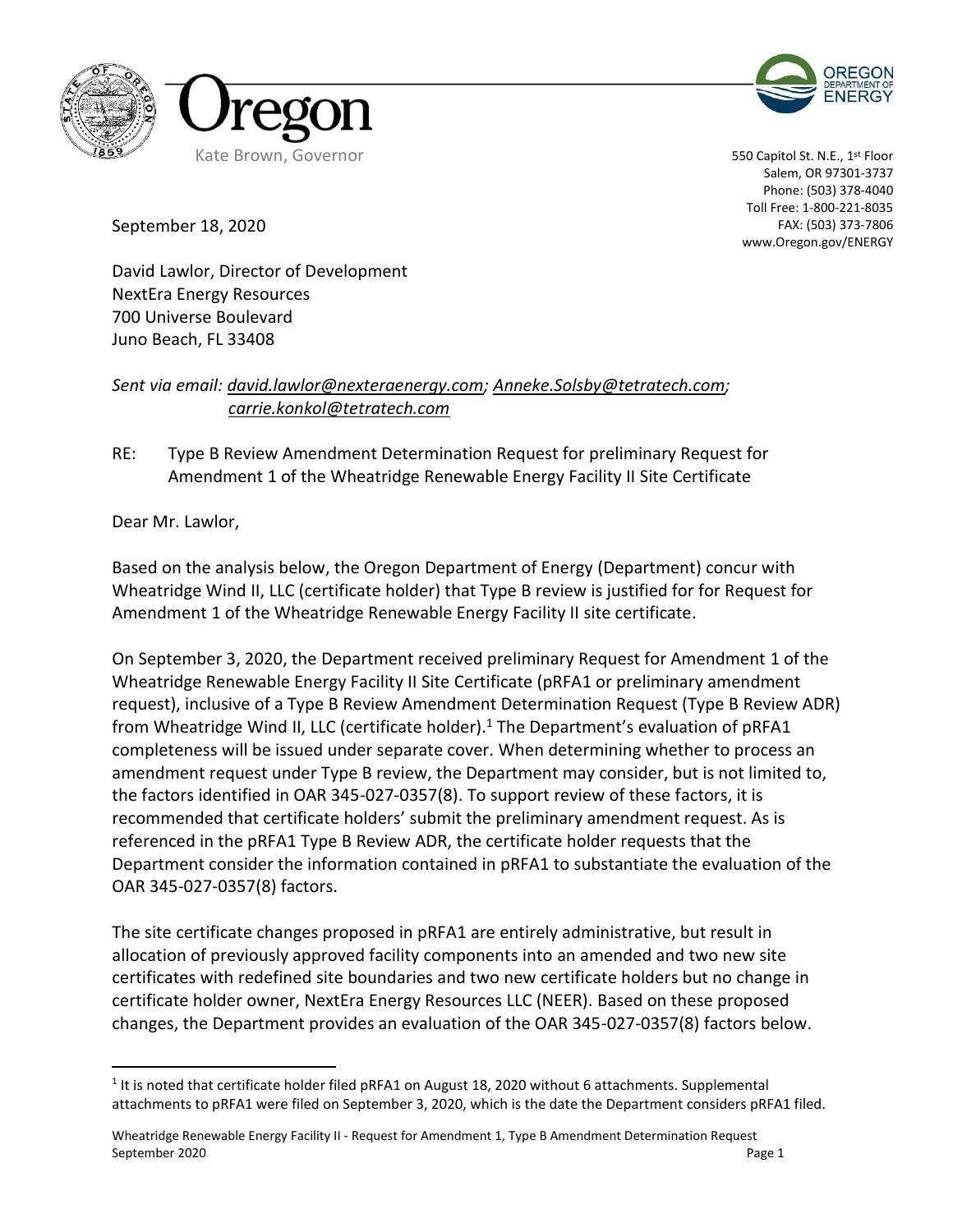#### *Description of Proposed Modifications*

The certificate holder seeks Energy Facility Siting Council approval to split 550 megawatts (MW) of previously approved wind and solar facility components and site boundary into three facilities, under individual site certificates, resulting in an amended and two new site certificates. The three facilities would include WREFII (200 MW wind facility within 7,850 acre site boundary in Morrow County - under existing certificate holder ownership); Wheatridge Renewable Energy Facility III (WREFIII) (150 MW solar facility within 2,296 acre site boundary in Morrow County - under new certificate holder ownership, Wheatridge Solar Energy Center, LLC); and, Wheatridge Renewable Energy Facility East (WREFE) (200 MW wind facility within 2,956 acre site boundary in Umatilla County - under new certificate holder ownership, Wheatridge Wind East, LLC). The new certificate holders for WREFIII and WREFE are whollyowned subsidiaries of the existing certificate holder owner, NextEra Energy Resources, LLC. The three facilities would share related or supporting facility components and would have overlapping site boundaries.

The preliminary amendment request describes that shared related or supporting facilities between WREFII and WREFIII would include the previously approved collector substation, communications and Supervisory Control and Data Acquisition System, access roads and temporary staging areas. The Operations and Maintenance Building would be shared by both facilities, but would only be a related or supporting facility to WREFII. WREFE would not share any related or supporting facility components with WREFII or WREFIII.

#### *Considerations for Determining Whether to Process an Amendment Request as Type B Review*

OAR 345-027-0357(8) provides a non-exhaustive list of factors the Department may consider in determining whether to process an amendment request under Type B review. When evaluating whether Type B review is warranted, the Department may consider these factors individually or in combination along with information provided in the preliminary amendment request, if submitted in tandem.

The listed factors are evaluated as follows:

### *(a) The complexity of the proposed change;*

The Type B Review ADR requests that the Department consider pRFA1 to be non-complex because the proposed changes are administrative and would not result in new areas or resources which have not been previously evaluated by Council.

The Department provides the relevant dictionary definition of "complex" as: not easy to understand or explain: not simple. Even where a proposed change is not technologically complex, there may be complexity in conducting the regulatory applicability review if, for example, a Request for Amendment involves a new technology or a type of change that has not previously been subject to significant analysis by the Department or Council. Based on review of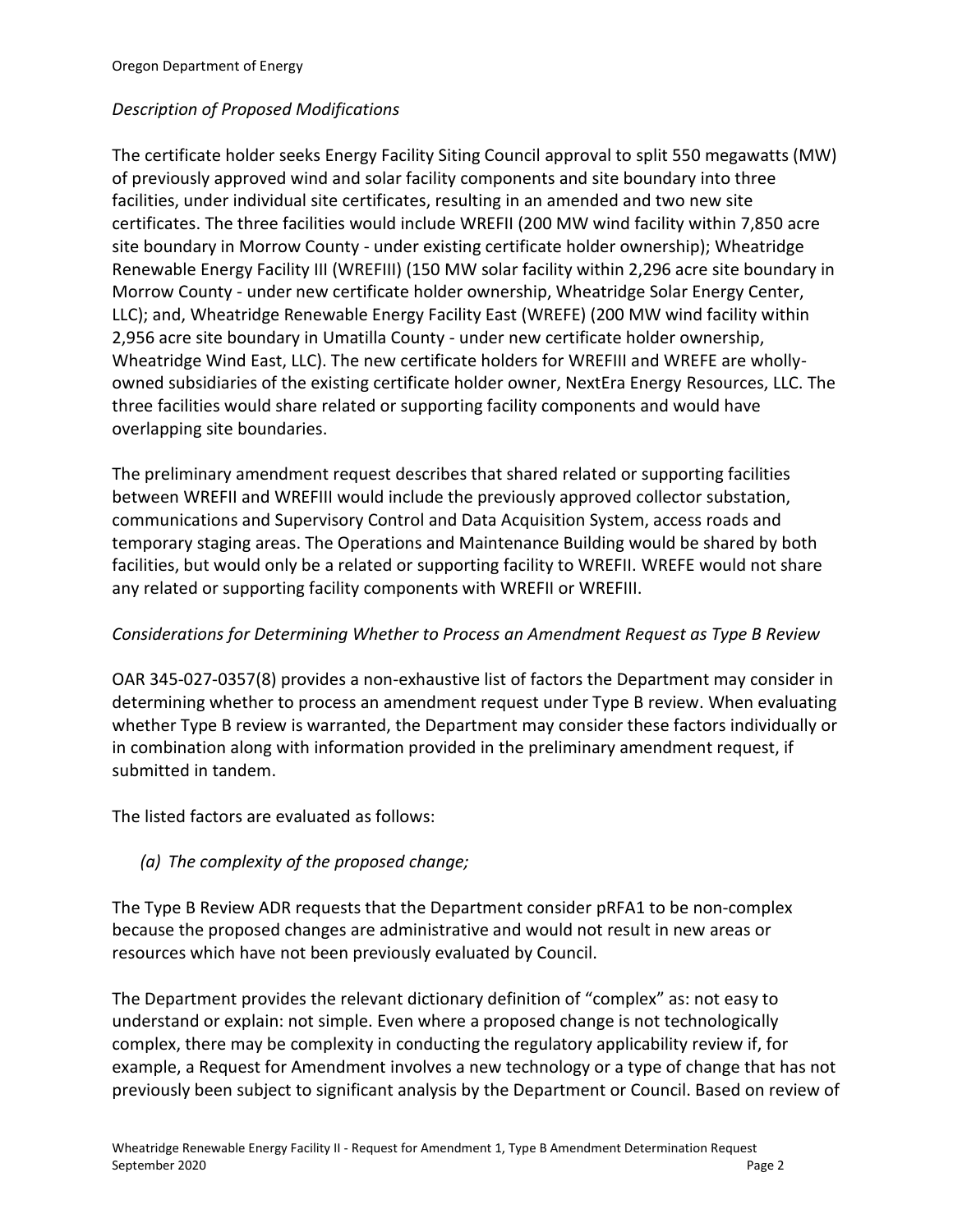pRFA1, the Department agrees with the certificate holder and considers the proposed changes not to be complex from a regulatory, technology or explanatory position.

# *(b) The anticipated level of public interest in the proposed change;*

The Type B Review ADR identifies that there may be public interest in the amendment, but that, based on the level and type of public comments received on the record of historic Council proceedings for the facility, it would largely be in support rather than opposition given that the amendment request would not result in changes to impacts previously evaluated by Council.

When assessing the public interest factor, the Department considers whether previous Council proceedings for the subject facility or other similar facilities included comments raising issues related to the changes proposed. In the July 2017 Final Order on Request for Transfer for this facility, Council received 4 public comments on the proposed change. While the Department does not consider pRFA1 to necessitate a site certificate transfer, the administrative nature of pRFA1 and a transfer request are similar. Based on prior public interest (public comments) on administrative changes for this facility, the Department anticipates at least a moderate level of public interest in pRFA1.

# *(c) The anticipated level of interest by reviewing agencies;*

The Type B Review ADR identifies that there may be reviewing agency interest in the amendment, but that, based on the level and type of reviewing agency comments received on the record of historic Council proceedings for the facility, it would largely be in support rather than opposition given that the amendment request would not result in changes to impacts previously evaluated by Council.

Based on review of pRFA1, while the Department has coordinated with Umatilla and Morrow counties on the proposed changes, substantive interest from reviewing agencies is not anticipated for this amendment given the administrative scope. Therefore, the Department agrees with the certificate holder and concludes a low level of reviewing agency interest in pRFA1.

# *(d) The likelihood of significant adverse impact;*

The Type B Review ADR requests that the Department consider there to be little likelihood of significant adverse impacts from the proposed changes. Based on the administrative scope and the Department's preliminary review of pRFA1, the proposed changes would primarily result in a non-substantive review of the Council's Organizational Expertise and Retirement and Financial Assurance standards. In other words, the Department will verify that the proposed site certificate split accurately accounts for, in terms of operations, maintenance, compliance, and decommissioning, all facility components, including those that are shared; but, considers this review not to result in substantive changes to recommended conditions